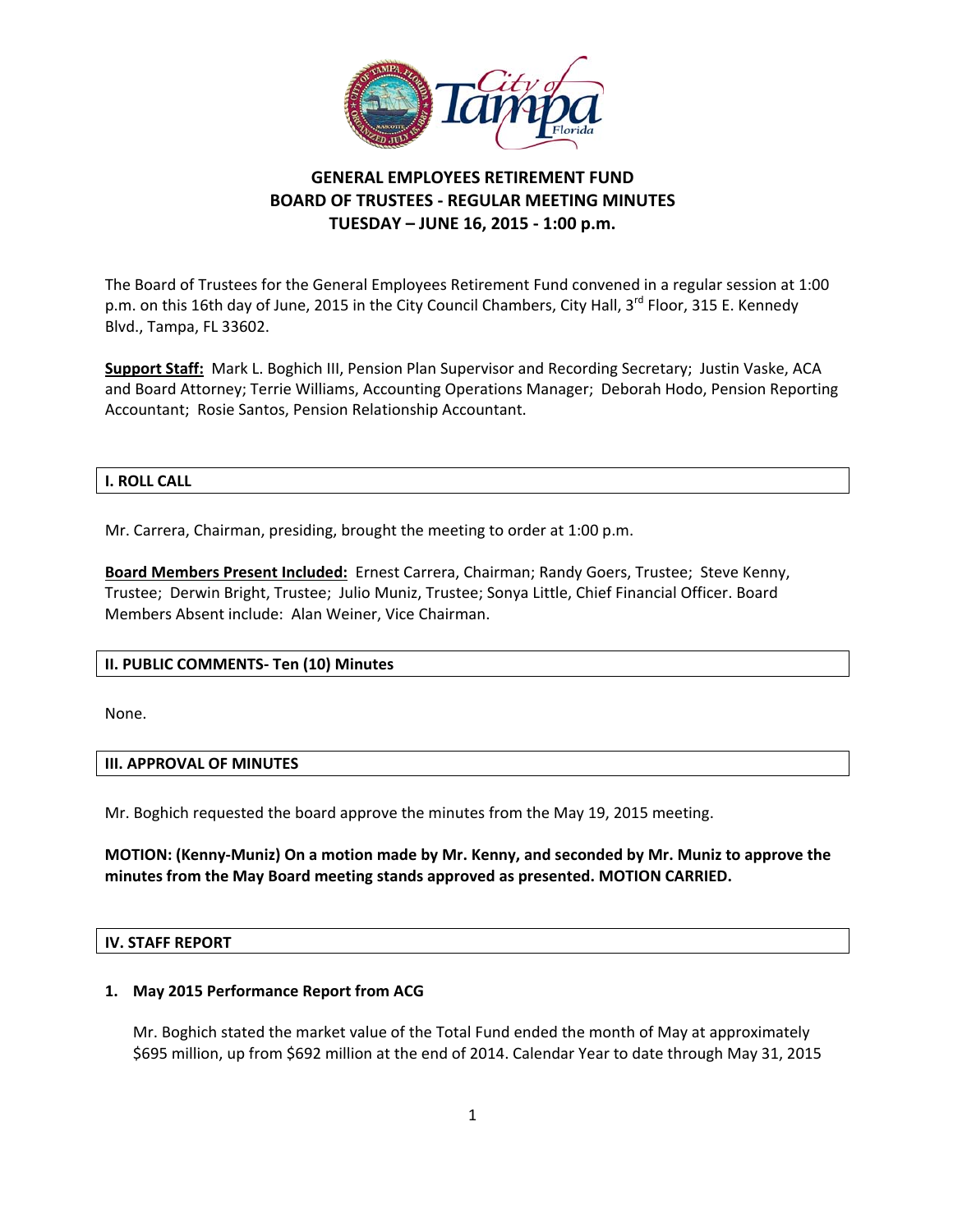# **BOARD OF TRUSTEES ‐ REGULAR MEETING MINUTES JUNE 16, 2015**

 the Total Fund has posted a return of 3.46% relative to the Policy Index return of 3.99%. Fiscal Year to date through May 31, 2015 the Total Fund is up 5.48%.

### **2. Cash Analysis FY2015 as of May**

Mr. Boghich reviewed the Cash Analysis Schedule.

### **3. ACG Recommendation to Fund Cash Account**

 Mr. Boghich stated that Dodge & Cox was over allocated \$8 million. ACG recommended to move the \$8 million from Dodge & Cox into the cash/operating account to cover the next two months of expenses.

MOTION: (Kenny- Muniz) On a motion made by Mr. Kenny and seconded by Mr. Muniz, to approve the  **transfer of cash from Dodge & Cox. MOTION CARRIED.**

4. DROP Rate of Return for the Period October 1-March 31, 2015- Option 1 - 4.46%

MOTION: (Muniz- Kenny) On a motion made by Mr. Muniz and seconded by Mr. Kenny, to approve the  **DROP Rate of Return‐Option 1. MOTION CARRIED.**

5. DROP Rate of Return for the Period October 1-March 31, 2015 - Option 2 - .01%

MOTION: (Muniz- Kenny) On a motion made by Mr. Muniz and seconded by Mr. Kenny, to approve the  **DROP Rate of Return‐Option 2. MOTION CARRIED.**

 **6. JP Morgan Money Market Daily Rate of Return – June 2, 2015 ‐ .01%**

MOTION: (Kenny- Bright) On a motion made by Mr. Kenny and seconded by Mr. Bright, to approve the  **Money Market Daily Rate of Return. MOTION CARRIED.**

### **7. Mercator Letter**

 Mr. Boghich reviewed the letter to terminate our relationship with Mercator Asset Management LP Mercator will value of account and transfer 80% of the value of our account on July 24, 2015 and the remaining 20% to be transferred a few days later. JP Morgan will transfer the funds to Marathon on July 31, 2015.

## MOTION: (Kenny- Bright) On a motion made by Mr. Kenny and seconded by Mr. Bright, to approve the  **termination letter and subsequent transfer of funds from Mercator. MOTION CARRIED.**

#### **8. Update on New Pension System**

 Mr. Boghich stated that the current pension system is approximately 40 years old and was written in the cobol programming language. He asked for support from the board to move forward with the hiring of a consultant. The consultant will assess the current system to identify base requirements and current industry standards and assist in preparation of a RFP for a new pension system. A new pension system will allow for other features to be used for example self‐service updates for pensioners and staff.